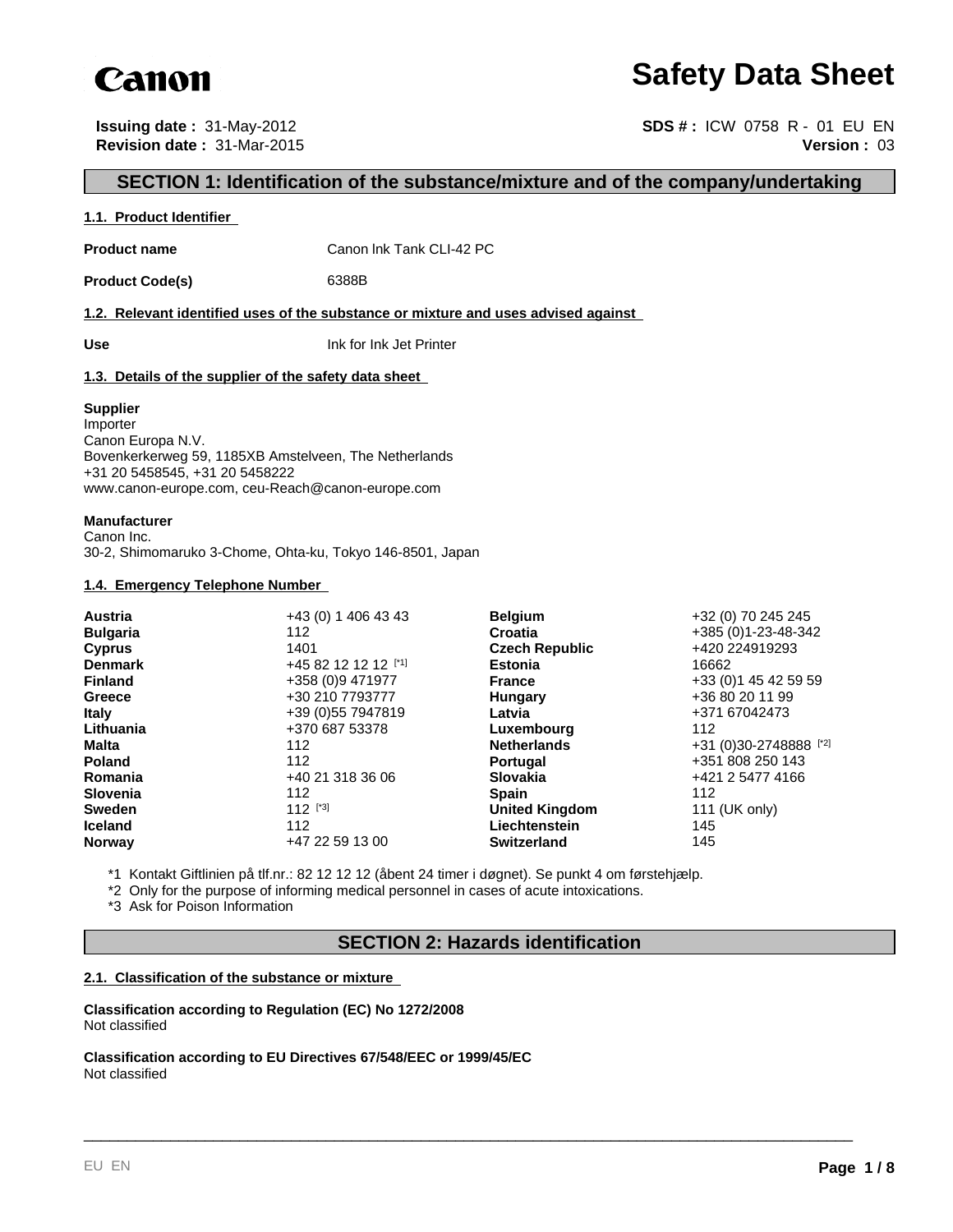#### **2.2. Label Elements**

#### **Labelling according to Regulation (EC) No 1272/2008**

Contains 1,2-benzisothiazol-3(2H)-one. May produce an allergic reaction. Contains less than 30% of components with unknown hazards to the aquatic environment.

#### **Hazard pictograms**

Not required

#### **Signal word** Not required

**Hazard statements** Not required

**Precautionary Statements - EU (§28, 1272/2008)**

## Not required

#### **Other Information**

Labelling according to Regulation (EU) No 528/2012 Contains a preservative to control microbial deterioration.

#### **2.3. Other Hazards**

None

### **SECTION 3: Composition/information on ingredients**

\_\_\_\_\_\_\_\_\_\_\_\_\_\_\_\_\_\_\_\_\_\_\_\_\_\_\_\_\_\_\_\_\_\_\_\_\_\_\_\_\_\_\_\_\_\_\_\_\_\_\_\_\_\_\_\_\_\_\_\_\_\_\_\_\_\_\_\_\_\_\_\_\_\_\_\_\_\_\_\_\_\_\_\_\_\_\_\_\_

#### **3.2. Mixtures**

| <b>Chemical name</b>               | <b>CAS-No</b> | <b>EC-No</b> | <b>REACH registration</b><br>number | Weight %  | Classification<br>(67/548) | Indication of<br>danger | Classification (Req. <br>1272/2008) |
|------------------------------------|---------------|--------------|-------------------------------------|-----------|----------------------------|-------------------------|-------------------------------------|
| Glycerin                           | $56 - 81 - 5$ | 200-289-5    | None                                | $5 - 10$  | <b>None</b>                | <b>I</b> None           | None                                |
| Ethylene urea                      | 120-93-4      | 204-436-4    | None                                | $5 - 10$  | <b>Xi: R36</b>             | IXi - Irritant          | Eye Irrit. $2$ (H319)               |
| Substituted<br>phthalocyanine salt | CBI           | <b>CBI</b>   | None                                | 1 - 5     | <b>None</b>                | <b>INone</b>            | None                                |
| Glvcol                             | CBI           | CBI          | None                                | $15 - 20$ | <b>None</b>                | <b>I</b> None           | None                                |
| Water                              | 7732-18-5     | 231-791-2    | None                                | $60 - 80$ | <b>None</b>                | <b>I</b> None           | None                                |

For the full text of the R-phrases mentioned in this Section, see Section 16. For the full text of the H-Statements mentioned in this Section, see Section 16.

#### **SECTION 4: First aid measures**

#### **4.1. Description of first aid measures**

| <b>Inhalation</b>                                                | Move to fresh air. Get medical attention immediately if symptoms occur.                                     |
|------------------------------------------------------------------|-------------------------------------------------------------------------------------------------------------|
| Ingestion                                                        | Rinse mouth. Drink 1 or 2 glasses of water. Get medical attention immediately if symptoms<br>occur.         |
| <b>Skin Contact</b>                                              | Wash off immediately with soap and plenty of water. Get medical attention immediately if<br>symptoms occur. |
| <b>Eye Contact</b>                                               | Flush with plenty of water. Get medical attention immediately if symptoms occur.                            |
| 4.2. Most important symptoms and effects, both acute and delayed |                                                                                                             |

\_\_\_\_\_\_\_\_\_\_\_\_\_\_\_\_\_\_\_\_\_\_\_\_\_\_\_\_\_\_\_\_\_\_\_\_\_\_\_\_\_\_\_\_\_\_\_\_\_\_\_\_\_\_\_\_\_\_\_\_\_\_\_\_\_\_\_\_\_\_\_\_\_\_\_\_\_\_\_\_\_\_\_\_\_\_\_\_\_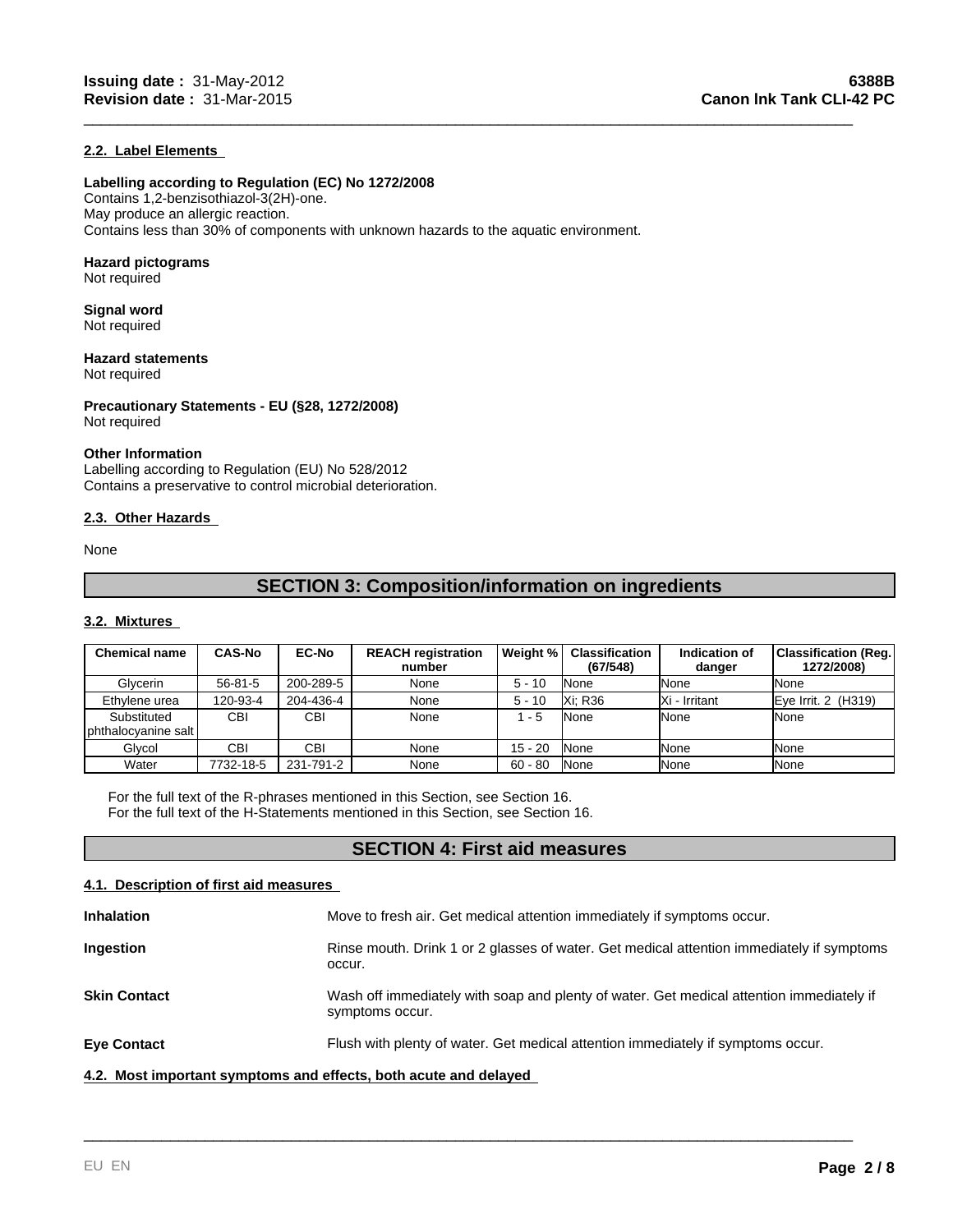| <b>Inhalation</b>      | None under normal use. Symptoms of overexposure are dizziness, headache, tiredness,<br>nausea, unconsciousness, cessation of breathing. |
|------------------------|-----------------------------------------------------------------------------------------------------------------------------------------|
| <b>Ingestion</b>       | None under normal use. Ingestion may cause gastrointestinal irritation, nausea, vomiting<br>and diarrhea.                               |
| <b>Skin Contact</b>    | None under normal use.                                                                                                                  |
| <b>Eye Contact</b>     | None under normal use. May cause slight irritation.                                                                                     |
| <b>Chronic Effects</b> | None under normal use.                                                                                                                  |

\_\_\_\_\_\_\_\_\_\_\_\_\_\_\_\_\_\_\_\_\_\_\_\_\_\_\_\_\_\_\_\_\_\_\_\_\_\_\_\_\_\_\_\_\_\_\_\_\_\_\_\_\_\_\_\_\_\_\_\_\_\_\_\_\_\_\_\_\_\_\_\_\_\_\_\_\_\_\_\_\_\_\_\_\_\_\_\_\_

#### **4.3. Indication of any immediate medical attention and special treatment needed**

None

#### **SECTION 5: Firefighting measures**

#### **5.1. Extinguishing media**

#### **Suitable extinguishing media** Use CO2, dry chemical, or foam, Water.

#### **Unsuitable extinguishing media** None

#### **5.2. Special hazards arising from the substance or mixture**

#### **Special Hazard** None

**Hazardous combustion products** Carbon dioxide (CO 2), Carbon monoxide (CO)

#### **5.3. Advice for firefighters**

#### **Special protective equipment for fire-fighters** None

#### **SECTION 6: Accidental release measures**

#### **6.1. Personal precautions, protective equipment and emergency procedures**

Avoid contact with skin, eyes and clothing.

#### **6.2. Environmental Precautions**

Keep out of waterways.

#### **6.3. Methods and material for containment and cleaning up**

Wipe up with adsorbent material (e.g. cloth, fleece).

#### **6.4. Reference to other sections**

#### None

#### **SECTION 7: Handling and storage**

\_\_\_\_\_\_\_\_\_\_\_\_\_\_\_\_\_\_\_\_\_\_\_\_\_\_\_\_\_\_\_\_\_\_\_\_\_\_\_\_\_\_\_\_\_\_\_\_\_\_\_\_\_\_\_\_\_\_\_\_\_\_\_\_\_\_\_\_\_\_\_\_\_\_\_\_\_\_\_\_\_\_\_\_\_\_\_\_\_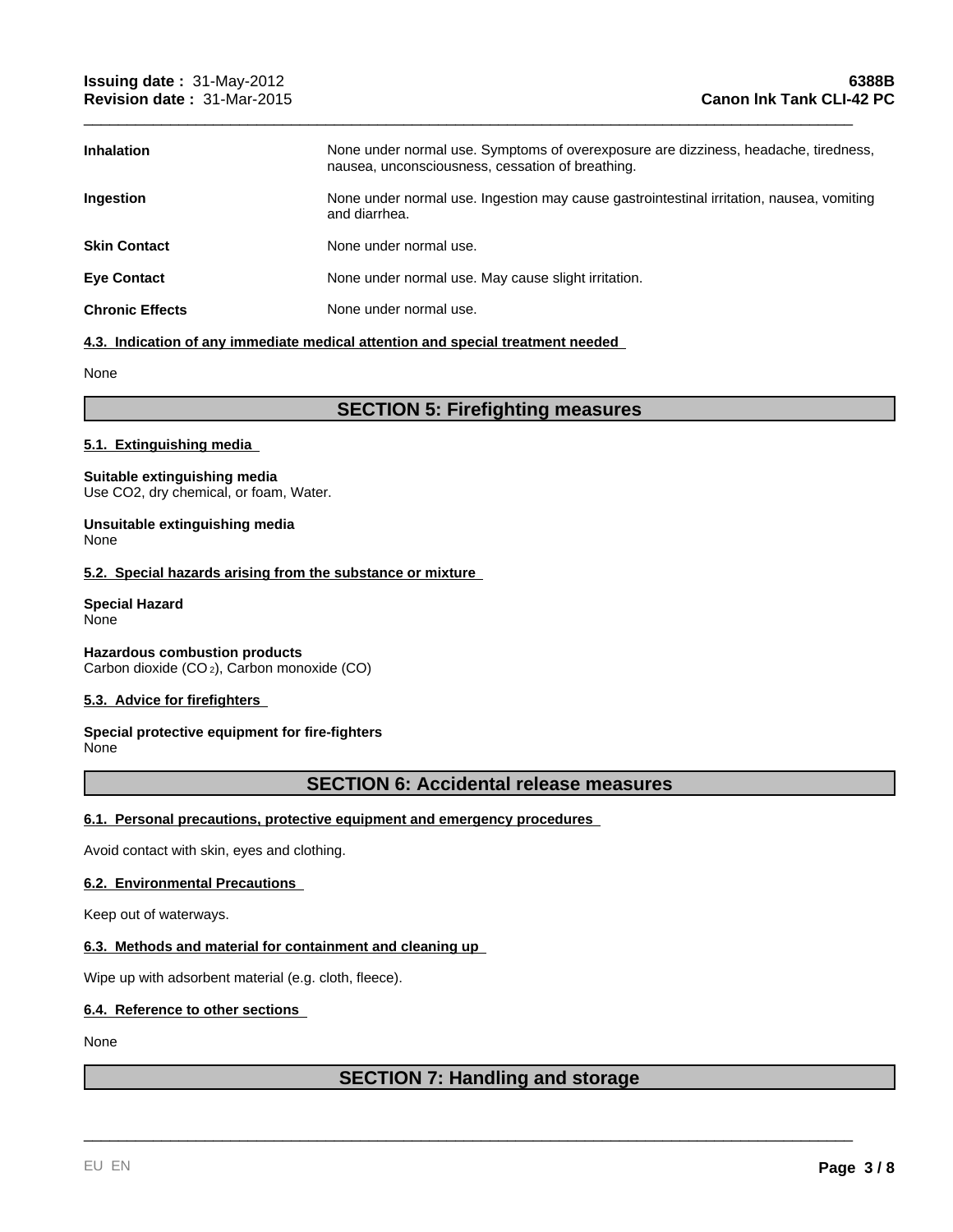#### **7.1. Precautions for safe handling**

Avoid contact with skin, eyes and clothing. Clean contaminated surface thoroughly. Use with adequate ventilation.

#### **7.2. Conditions for safe storage, including any incompatibilities**

Keep in a dry, cool and well-ventilated place. Keep out of the reach of children. Keep away from direct sunlight. Keep away from heat and sources of ignition.

\_\_\_\_\_\_\_\_\_\_\_\_\_\_\_\_\_\_\_\_\_\_\_\_\_\_\_\_\_\_\_\_\_\_\_\_\_\_\_\_\_\_\_\_\_\_\_\_\_\_\_\_\_\_\_\_\_\_\_\_\_\_\_\_\_\_\_\_\_\_\_\_\_\_\_\_\_\_\_\_\_\_\_\_\_\_\_\_\_

#### **7.3. Specific end uses**

Ink for Ink Jet Printer. Obtain special instructions before use.

#### **SECTION 8: Exposure controls/personal protection**

#### **8.1. Control parameters**

#### **Exposure Limits**

| <b>Chemical name</b>      | <b>EU OEL</b>                                             | <b>Austria</b>                | <b>Belgium</b>                | <b>Bulgaria</b>                                                                   | <b>Cyprus</b>                                                                                               |
|---------------------------|-----------------------------------------------------------|-------------------------------|-------------------------------|-----------------------------------------------------------------------------------|-------------------------------------------------------------------------------------------------------------|
| Glycerin<br>$56 - 81 - 5$ | None                                                      | None                          | TWA: $10 \text{ mg/m}^3$      | None                                                                              | None                                                                                                        |
| <b>Chemical name</b>      | <b>Czech Republic</b>                                     | <b>Denmark</b>                | <b>Finland</b>                | <b>France</b>                                                                     | Germany                                                                                                     |
| Glycerin<br>$56 - 81 - 5$ | TWA: $10 \text{ mg/m}^3$<br>Ceiling: 15 mg/m <sup>3</sup> | None                          | TWA: $20 \text{ mg/m}^3$      | TWA: $10 \text{ mg/m}^3$                                                          | DFG TWA: 50 mg/m <sup>3</sup><br>inhalable fraction<br>Ceiling / Peak: 100<br>$mq/m3$ inhalable<br>fraction |
| <b>Chemical name</b>      | <b>Greece</b>                                             | <b>Hungary</b>                | <b>Ireland</b>                | <b>Italy</b>                                                                      | <b>Netherlands</b>                                                                                          |
| Glycerin<br>$56 - 81 - 5$ | TWA: $10 \text{ mg/m}^3$                                  | None                          | TWA: $10 \text{ mg/m}^3$ mist | None                                                                              | None                                                                                                        |
| <b>Chemical name</b>      | <b>Poland</b>                                             | Portugal                      | Romania                       | <b>Slovakia</b>                                                                   | <b>Spain</b>                                                                                                |
| Glycerin<br>$56 - 81 - 5$ | TWA: $10 \text{ mg/m}^3$<br>aerosol                       | TWA: $10 \text{ mg/m}^3$ mist | None                          | None                                                                              | TWA: 10 mg/m <sup>3</sup> mist                                                                              |
| <b>Chemical name</b>      | <b>Sweden</b>                                             | <b>United Kingdom</b>         | <b>Norway</b>                 | <b>Switzerland</b>                                                                | <b>Turkey</b>                                                                                               |
| Glycerin<br>$56 - 81 - 5$ | None                                                      | TWA: $10 \text{ mg/m}^3$ mist | None                          | TWA: $50 \text{ mg/m}^3$<br>inhalable<br>STEL: 100 mg/m <sup>3</sup><br>inhalable | None                                                                                                        |

#### **8.2. Exposure controls**

**Appropriate engineering controls** None under normal use conditions.

#### **Individual protection measures, such as personal protective equipment**

| <b>Eve/face Protection</b>    | Not required under normal use. |
|-------------------------------|--------------------------------|
| <b>Skin Protection</b>        | Not required under normal use. |
| <b>Respiratory Protection</b> | Not required under normal use. |
| <b>Thermal hazards</b>        | Not Applicable                 |

#### **SECTION 9: Physical and chemical properties**

#### **9.1. Information on basic physical and chemical properties**

**Appearance** Cyan ; Liquid **Odor** Cyan ; Liquid **Odor** Cyan ; Liquid **Cyan** ; Liquid **Cyan** ; Liquid **Cyan** ; Liquid **Cyan** ; Liquid **Cyan** ; Liquid **Cyan** ; Liquid **Cyan** ; Liquid **Cyan** ; Liquid **Cyan** ; Liquid **Cyan** ; Odor<br>
Odor threshold<br>
pH<br>
Melting/Freezing point (°C)<br>
Melting/Freezing point (°C)<br>
Melting/Freezing point (°C)<br>
No data available<br>
No data available **Odor threshold**<br> **Odor threshold**<br> **PH**<br>  $7 - 9$ <br>  $7 - 9$ **pH** 7 - 9 **Melting/Freezing point (°C)** No data available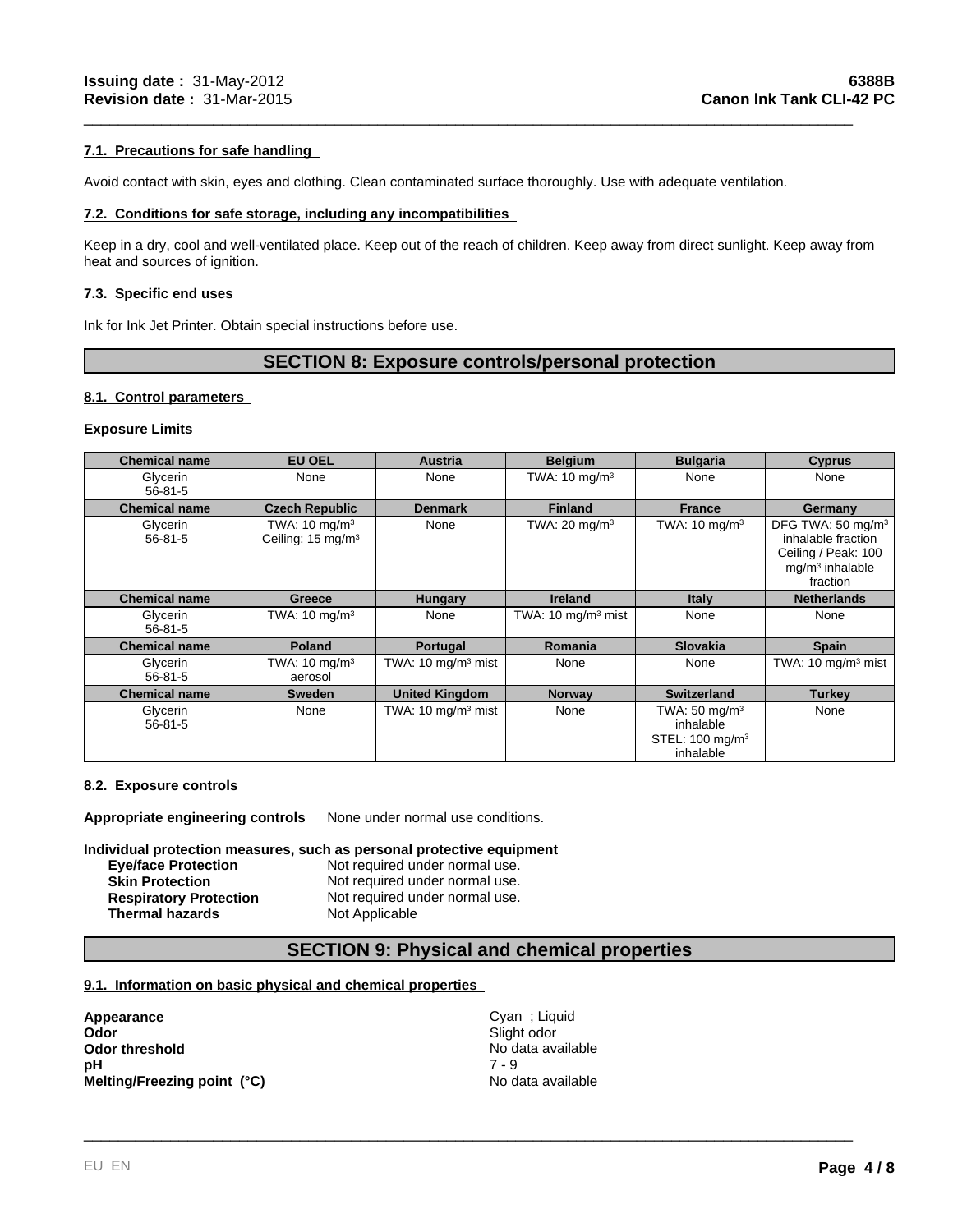**Evaporation Rate Evaporation Rate Evaporation Rate Flammability (solid, gas) No data available Flammability (solid, gas) No data available Flammability Limits in Air Upper Flammability Limit** None; estimated None; estimated None; estimated None; estimated None; estimated None; estimated None; estimated None; estimated None; estimated None; estimated None; estimated None; estimated Non **Lower Flammability Limit Vapor pressure** No data available No data available **Vapor Density No data available** No data available **Relative density** 1.0 - 1.1 **Solubility(ies)** Water; miscible **Partition coefficient: n-octanol/water** No data available<br> **Autoignition Temperature (°C)** None: estimated **Explosive properties None**; estimated **Oxidizing properties None; estimated None; estimated Boiling Point/Range (°C)** No data available **Flash Point** (°C)  $\overline{C}$  1  $\overline{C}$  1  $\overline{C}$  1  $\overline{C}$  2  $\overline{C}$  1  $\overline{C}$  1  $\overline{C}$  1  $\overline{C}$  1  $\overline{C}$  1  $\overline{C}$  1  $\overline{C}$  1  $\overline{C}$  1  $\overline{C}$  1  $\overline{C}$  1  $\overline{C}$  1  $\overline{C}$  1  $\overline{C}$  1  $\overline{C}$  1  $\overline{$ **Autoignition Temperature (°C) Decomposition Temperature (°C) Viscosity (mPa s)** 

# Not flammable; Not combustible

No data available<br>1 - 5

\_\_\_\_\_\_\_\_\_\_\_\_\_\_\_\_\_\_\_\_\_\_\_\_\_\_\_\_\_\_\_\_\_\_\_\_\_\_\_\_\_\_\_\_\_\_\_\_\_\_\_\_\_\_\_\_\_\_\_\_\_\_\_\_\_\_\_\_\_\_\_\_\_\_\_\_\_\_\_\_\_\_\_\_\_\_\_\_\_

#### **9.2. Other Information**

No data available

#### **SECTION 10: Stability and reactivity**

#### **10.1. Reactivity**

None

#### **10.2. Chemical stability**

**Stable** 

#### **10.3. Possibility of Hazardous Reactions**

None

#### **10.4. Conditions to Avoid**

None

#### **10.5. Incompatible materials**

Acids, Bases, Oxidizing agents, Reducing agents.

#### **10.6. Hazardous Decomposition Products**

Carbon dioxide (CO 2), Carbon monoxide (CO), and/or Ammonia.

#### **SECTION 11: Toxicological information**

\_\_\_\_\_\_\_\_\_\_\_\_\_\_\_\_\_\_\_\_\_\_\_\_\_\_\_\_\_\_\_\_\_\_\_\_\_\_\_\_\_\_\_\_\_\_\_\_\_\_\_\_\_\_\_\_\_\_\_\_\_\_\_\_\_\_\_\_\_\_\_\_\_\_\_\_\_\_\_\_\_\_\_\_\_\_\_\_\_

#### **11.1. Information on toxicological effects**

| <b>Acute toxicity</b>             | No data available                            |
|-----------------------------------|----------------------------------------------|
| <b>Skin corrosion/irritation</b>  | Non-irritant (Estimate) (OECD Guideline)     |
| Serious eye damage/eye irritation | Minimal irritant (Estimate) (OECD Guideline) |
| <b>Sensitization</b>              | Non-sensitizer (Estimate) (OECD Guideline)   |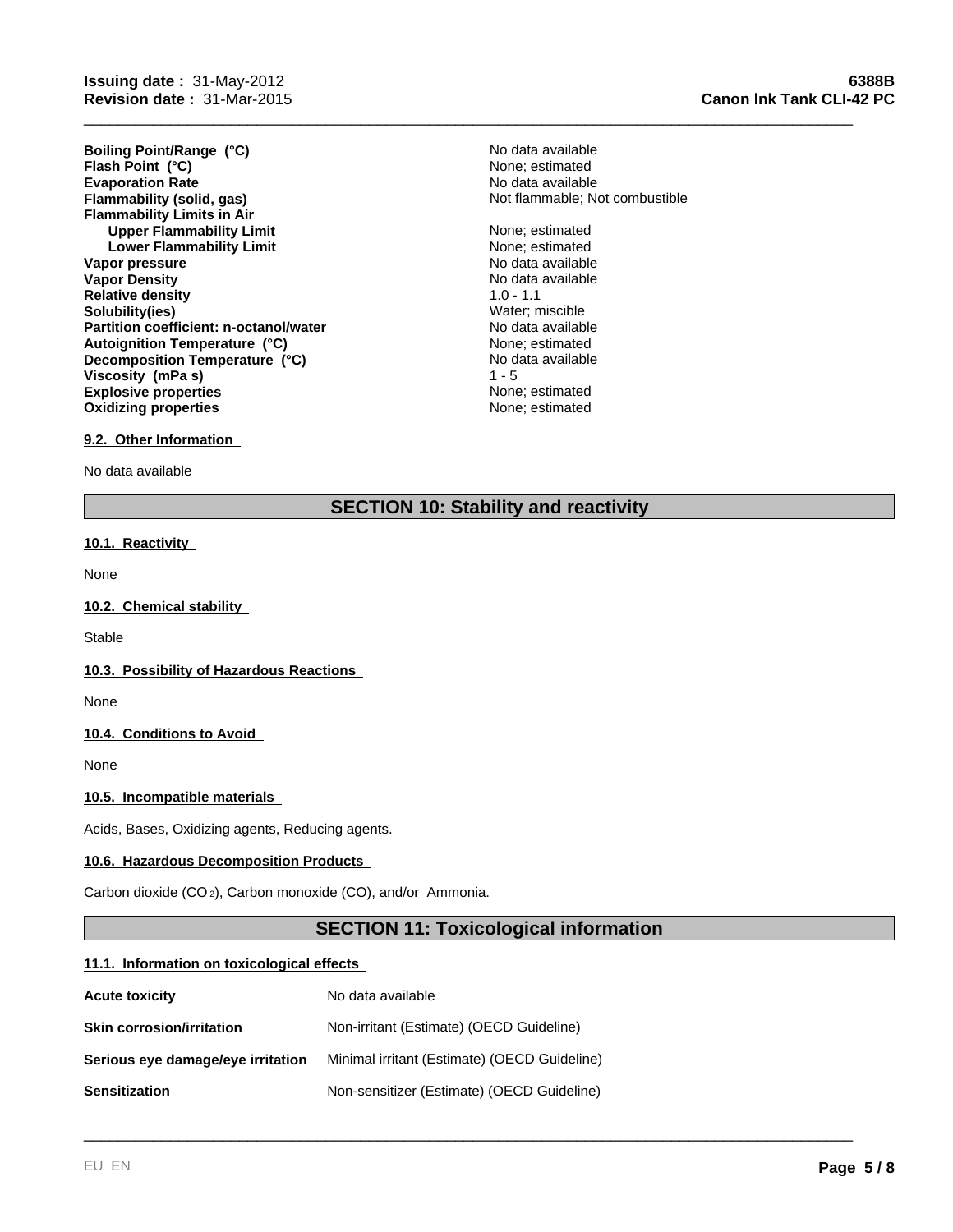| Germ cell mutagenicity          | Ames test: Negative |
|---------------------------------|---------------------|
| Carcinogenicity                 | No data available   |
| <b>Reproductive Toxicity</b>    | No data available   |
| <b>STOT - single exposure</b>   | No data available   |
| <b>STOT - repeated exposure</b> | No data available   |
| <b>Aspiration hazard</b>        | No data available   |
| <b>Other Information</b>        | No data available   |

#### **SECTION 12: Ecological information**

\_\_\_\_\_\_\_\_\_\_\_\_\_\_\_\_\_\_\_\_\_\_\_\_\_\_\_\_\_\_\_\_\_\_\_\_\_\_\_\_\_\_\_\_\_\_\_\_\_\_\_\_\_\_\_\_\_\_\_\_\_\_\_\_\_\_\_\_\_\_\_\_\_\_\_\_\_\_\_\_\_\_\_\_\_\_\_\_\_

#### **12.1. Toxicity**

**Ecotoxicity effects** No data available

#### **12.2. Persistence and degradability**

No data available

#### **12.3. Bioaccumulative potential**

No data available

#### **12.4. Mobility in soil**

No data available

#### **12.5. Results of PBT and vPvB assessment**

This preparation contains no substance considered to be persistent, bioaccumulating nor toxic (PBT). This preparation contains no substance considered to be very persistent nor very bioaccumulating (vPvB).

#### **12.6. Other adverse effects**

No data available

#### **SECTION 13: Disposal considerations**

#### **13.1. Waste treatment methods**

Dispose of in accordance with local regulations.

#### **SECTION 14: Transport information**

\_\_\_\_\_\_\_\_\_\_\_\_\_\_\_\_\_\_\_\_\_\_\_\_\_\_\_\_\_\_\_\_\_\_\_\_\_\_\_\_\_\_\_\_\_\_\_\_\_\_\_\_\_\_\_\_\_\_\_\_\_\_\_\_\_\_\_\_\_\_\_\_\_\_\_\_\_\_\_\_\_\_\_\_\_\_\_\_\_

**14.1. UN number 14.1. None** 14.2. UN Proper Shipping Name **None** None **14.3. Transport Hazard Class None** 14.4. Packing Group None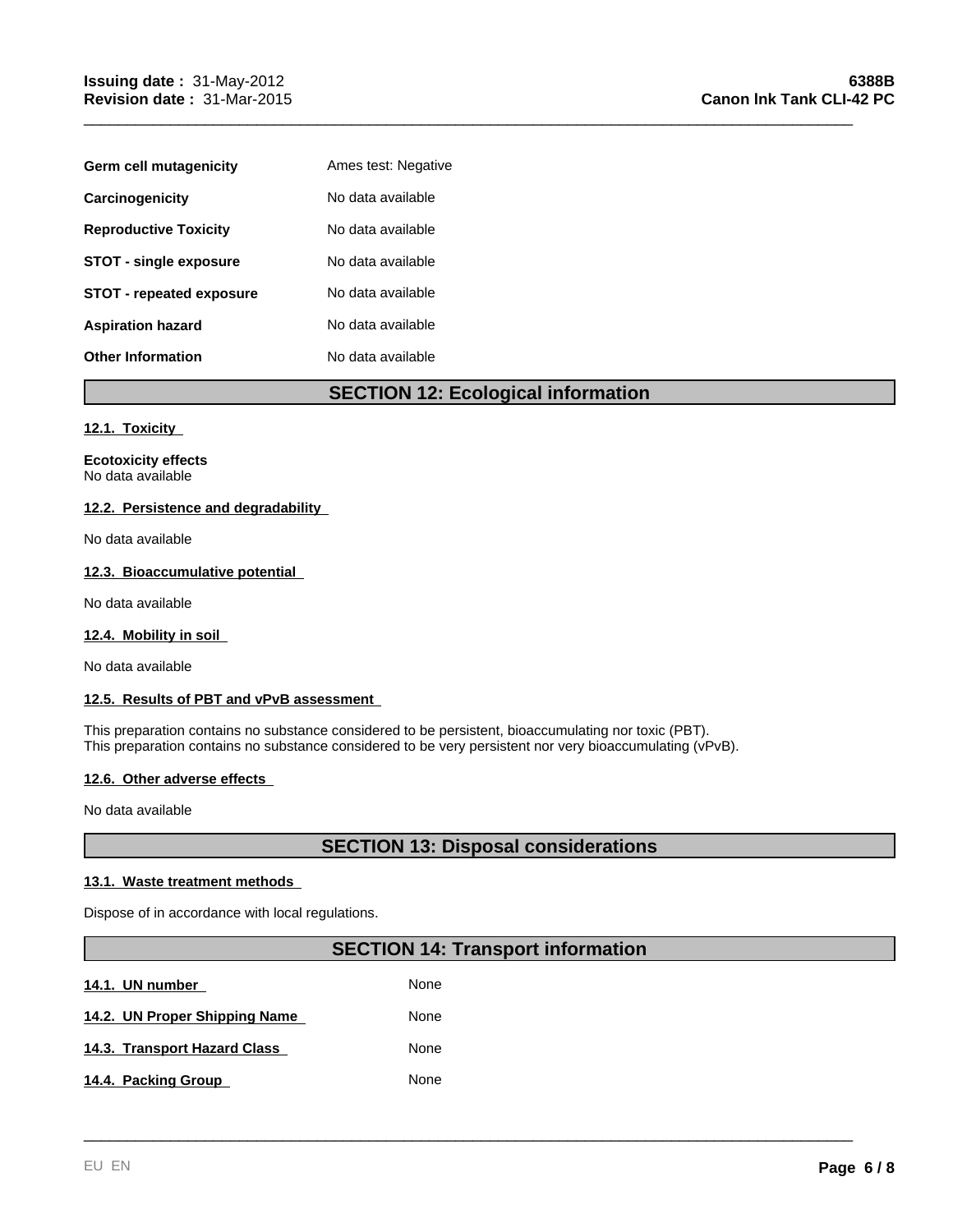**14.5. Environmental Hazards** No special environmental precautions required.

\_\_\_\_\_\_\_\_\_\_\_\_\_\_\_\_\_\_\_\_\_\_\_\_\_\_\_\_\_\_\_\_\_\_\_\_\_\_\_\_\_\_\_\_\_\_\_\_\_\_\_\_\_\_\_\_\_\_\_\_\_\_\_\_\_\_\_\_\_\_\_\_\_\_\_\_\_\_\_\_\_\_\_\_\_\_\_\_\_

**14.6. Special Precautions for users** None

14.7. Transport in bulk according to Annex II of Not Applicable **MARPOL 73/78 and the IBC Code** 

#### **SECTION 15: Regulatory information**

**15.1. Safety, health and environmental regulations/legislation specific for the substance or mixture** 

| (EC) No 1907/2006 Authorisation | Not regulated |
|---------------------------------|---------------|
| (EC) No 1907/2006 Restriction   | Not regulated |
| (EC) No 1005/2009               | Not regulated |
| (EC) No 850/2004                | Not regulated |
| (EU) No 649/2012                | Not regulated |
| <b>Other Information</b>        | None          |

#### **15.2. Chemical safety assessment**

None

#### **SECTION 16: Other information**

#### **Full text of R-phrases referred to under sections 2 and 3**

R36 - Irritating to eyes

#### **Full text of H-Statements referred to under sections 2 and 3**

H319 - Causes serious eye irritation

#### **Key literature references and sources for data**

- World Health Organization International Agency for Research on Cancer, IARC Monographs on the Evaluation on the Carcinogenic Risk of Chemicals to Humans

- EU Directive 1999/45/EC
- EU Regulation (EC) No 1907/2006, (EC) No 1272/2008, (EC) No 1005/2009, (EC) No 850/2004, (EU) No 649/2012

#### **Key or legend to abbreviations and acronyms used in the safety data sheet**

- PBT: Persistent, Bioaccumulative and Toxic
- vPvB: very Persistent and very Bioaccumulative
- SVHC: Substances of Very High Concern
- IARC: International Agency for Research on Cancer

- EU OEL: Occupational exposure limits at Community level under Directive 2004/37/EC, 98/24/EC, 91/322/EEC, 2000/39/EC, 2006/15/EC and 2009/161/EU.

\_\_\_\_\_\_\_\_\_\_\_\_\_\_\_\_\_\_\_\_\_\_\_\_\_\_\_\_\_\_\_\_\_\_\_\_\_\_\_\_\_\_\_\_\_\_\_\_\_\_\_\_\_\_\_\_\_\_\_\_\_\_\_\_\_\_\_\_\_\_\_\_\_\_\_\_\_\_\_\_\_\_\_\_\_\_\_\_\_

- TWA: Time Weighted Average
- STEL: Short Term Exposure Limit
- CBI: Confidential Business Information

| <b>Issuing date:</b>  | 31-May-2012      |
|-----------------------|------------------|
| <b>Revision date:</b> | 31-Mar-2015      |
| <b>Revision Note</b>  | Entirely revised |

#### **This safety data sheet (SDS) is supplied under (EC) No 1907/2006 Article 31-3.**